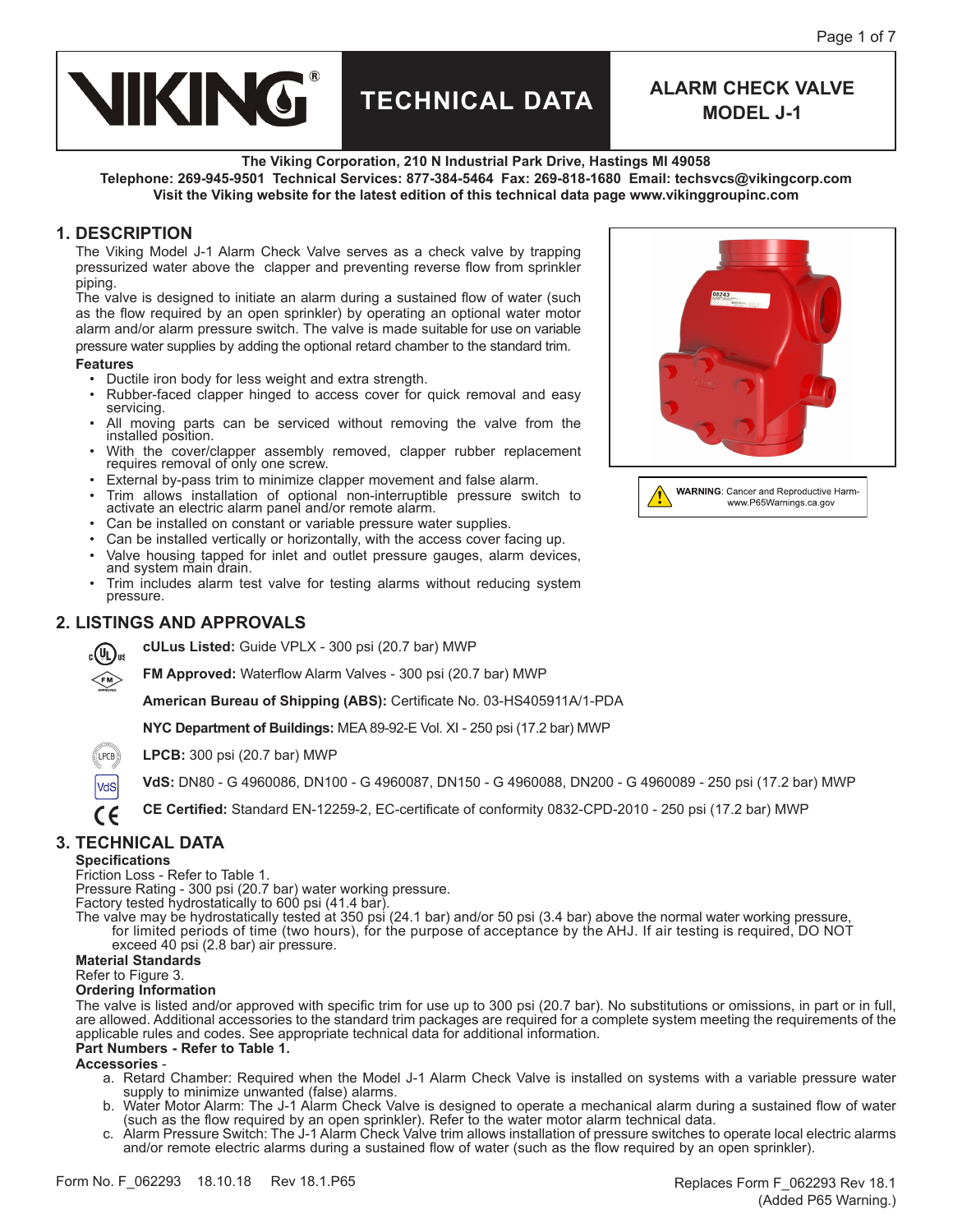

**The Viking Corporation, 210 N Industrial Park Drive, Hastings MI 49058**

**Telephone: 269-945-9501 Technical Services: 877-384-5464 Fax: 269-818-1680 Email: techsvcs@vikingcorp.com Visit the Viking website for the latest edition of this technical data page www.vikinggroupinc.com**

Additional accessories are available and may be required for operation or supervision. Refer to the system description for complete operating trim requirements.

**Trim Packages** - Viking 300 psi (20.7 bar) trim is required to maintain cULus Listings and FM Approvals. Trim packages include all necessary nipples, fittings, standard trim accessories and necessary gauges.

a. 300 psi (20.7 bar) vertical trim\* for use when the J-1 Alarm Check Valve is installed vertically.

b. 300 psi (20.7 bar) horizontal trim\* for use when the J-1 Alarm Check Valve is installed horizontally.

\*For optional pre-trimmed Model J-1 Alarm Check Valves, refer to the current Viking Price List or contact the manufacturer.

# **Table 1: Model J-1 Alarm Valve Technical Data Flange / Flange Description Nominal Size Part Number Friction Loss\* Shipping Weight** Flange Drilling ANSI 3" 08235 10 ft. (3.1 m) 35 lbs. (16 kg) ANSI 4" 08238 13 ft. (4.0 m) 47 lbs. (21 kg) ANSI 6" 08241 20 ft. (6.0 m) 75 lbs. (34 kg) ANSI 8" 08244 23 ft. (7.0 m) 135 lbs. (61 kg) PN10/16 DN80 09108 10 ft. (3.1 m) 35 lbs. (16 kg) PN10/16 DN100 09109 13 ft. (4.0 m) 47 lbs. (21 kg) PN10/16 DN150 09110 20 ft. (6.0 m) 75 lbs. (34 kg) PN10 DN200 09111 23 ft. (7.0 m) 135 lbs. (61 kg) PN16 DN200 12388 23 ft. (7.0 m) 135 lbs. (61 kg) **Flange / Groove** Flange Drilling / Pipe O.D. ANSI / 89 mm 3" 08236 10 ft. (3.1 m) 27 lbs. (12 kg) ANSI / 114 mm  $4"$  08239 13 ft. (4.0 m) 37 lbs. (17 kg) ANSI / 168 mm 6" 08242 20 ft. (6.0 m) 64 lbs. (29 kg) ANSI / 219 mm 8" 8" 08245 23 ft. (7.0 m) 119 lbs. (54 kg) PN10/16 / 89 mm DN80 DN80 09535 10 ft. (3.1 m) 27 lbs. (12 kg) PN10/16 / 114 mm DN100 (09536 13 ft. (4.0 m) 37 lbs. (17 kg) PN10/16 / 168 mm DN150 09874 20 ft. (6.0 m) 64 lbs. (29 kg) PN10 / 219 mm DN200 09877 23 ft. (7.0 m) 119 lbs. (54 kg) PN16 / 219 mm DN200 12389 23 ft. (7.0 m) 119 lbs. (54 kg) **Groove / Groove** Pipe O.D. 89 mm | 3" / DN80 | 08237 | 10 ft. (3.1 m) | 20 lbs. (9 kg) 114 mm  $4" / DN100$  08240 13 ft. (4.0 m) 27 lbs. (12 kg) 165 mm DN150 165 mm DN150 165 mm DN150 169405 120 ft. (6.0 m) 51 lbs. (23 kg) 168 mm 6" / DN150 6" 08243 20 ft. (6.0 m) 51 lbs. (23 kg) 219 mm 8" / DN200 08246 23 ft. (7.0 m) 106 lbs. (48 kg)

\* Expressed in equivalent length of Schedule 40 pipe based on Hazen & Williams formula: C = 120.

**NOTE:** Systems with water working pressures above 175 psi (12.1 bar) may require extra-heavy pattern fittings. Model J-1 Alarm Valve flanges are Ductile Iron ANSI B16.42 Class 150 with a maximum water working pressure of 300 psi (20.7 bar). ANSI B16.42 Class 150 flanges are NOT compatible with ANSI Class 250 or Class 300 flanges. To mate the Model J-1 Alarm Check Valve with ANSI Class 250 or Class 300 flanges, use the grooved-inlet/grooved-outlet style installed with listed grooved/flanged adapters of the appropriate pressure rating. For piping with grooved connections, the grooved-inlet and/or grooved-outlet Model J-1 Alarm Check Valve may be installed with listed grooved couplings of the appropriate pressure rating.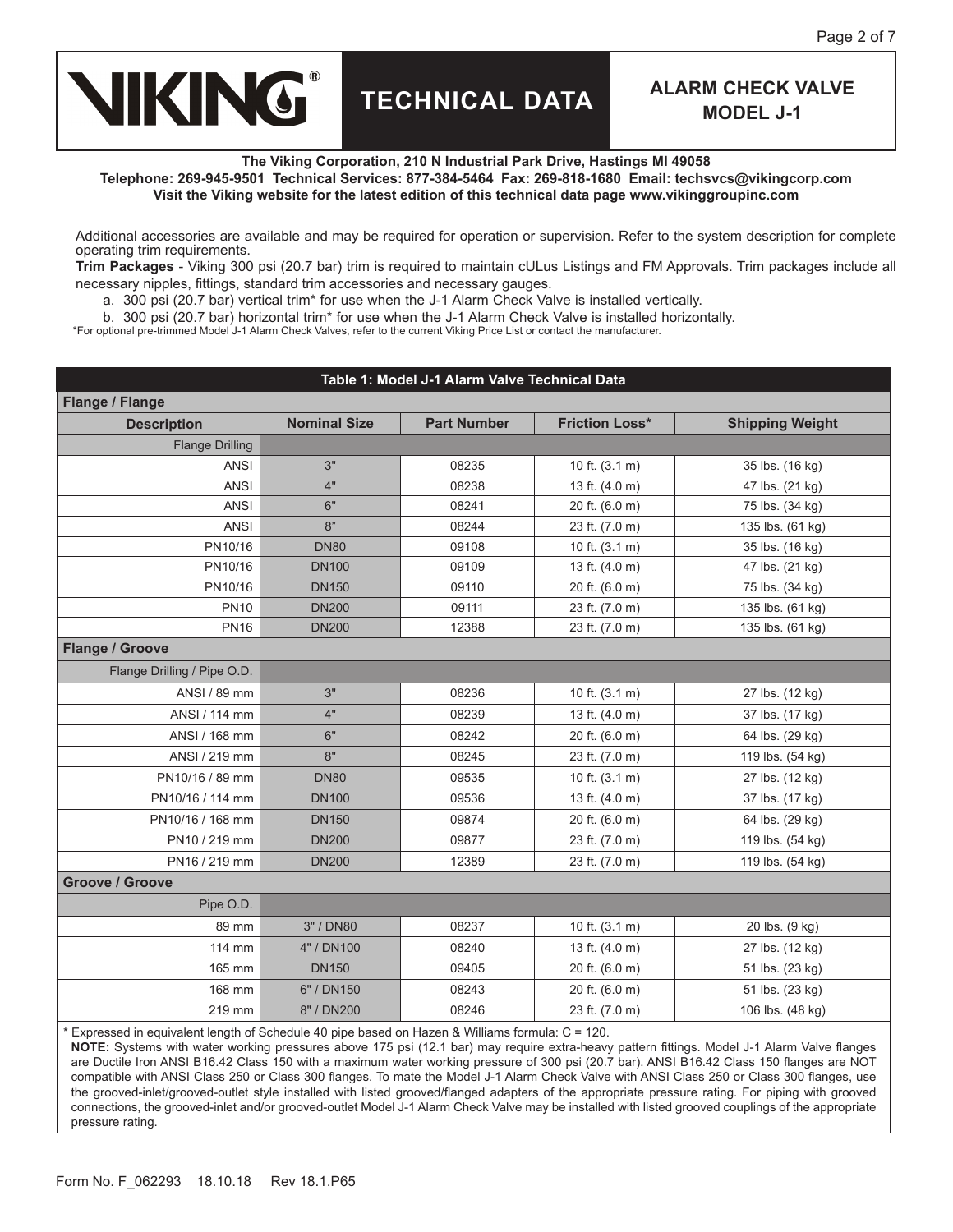

**The Viking Corporation, 210 N Industrial Park Drive, Hastings MI 49058**

**Telephone: 269-945-9501 Technical Services: 877-384-5464 Fax: 269-818-1680 Email: techsvcs@vikingcorp.com Visit the Viking website for the latest edition of this technical data page www.vikinggroupinc.com**

### **4. INSTALLATION**

The Model J-1 Alarm Check Valve must be installed in an area not subject to freezing temperatures or physical damage. When corrosive atmospheres and/or contaminated water supplies are present, it is the owner's responsibility to verify compatibility with the Model J-1 Alarm Check Valve, trim, and associated equipment.

Prior to installing the valve, thoroughly flush the water supply piping to verify that no foreign matter is present.

The Model J-1 Alarm Check Valve may be installed in the vertical position with direction of flow up, or in the horizontal position with the access cover up.

- 1. Verify that the appropriate trim chart and technical data for the Alarm Check Valve and associated equipment are available.
- 2. Remove all plastic thread protectors from the openings of the Alarm Check Valve.
- 3. Apply a small amount of pipe-joint compound or tape to the external threads of all pipe connections required. Take care not to allow any compound, tape, or other foreign matter inside any nipples or openings of the valve or trim components.
- 4. Install the Model J-1 Alarm Check Valve and trim according to current Viking Trim Charts for the valve used. Trim charts are provided with trim package and can be found on the Viking website.
- 5. Verify that all system components are rated for the water working pressure of the system.

#### **Placing the System in Service**

When the wet-pipe system is ready to be placed in service, verify that all equipment is adequately heated and protected to prevent freezing and physical damage.

**NOTE: FOR PROPER OPERATION OF THE WET SYSTEM AND TO MINIMIZE UNWANTED (FALSE) ALARMS, IT IS IMPORTANT TO REMOVE TRAPPED AIR FROM THE SYSTEM WHEN FILLING IT WITH WATER. AIR TRAPPED IN THE SYSTEM MAY ALSO CAUSE INTERMITTENT OPERATION OF THE WATER MOTOR ALARM DURING A SUSTAINED FLOW OF WATER (SUCH AS THE FLOW REQUIRED BY AN OPEN SPRINKLER OR THE SYSTEM TEST VALVE). CONSIDER INSTALLATION OF AUXILIARY VENTS TO FACILITATE VENTING.**

#### **CAUTION**

**Opening of the water supply main control valve will result in water flow from any openings in the system.**

- 1. Verify that auxiliary drains are closed and that the system is free of leaks.
- 2. Open the system test valve (and any auxiliary vents provided to facilitate removal of air from the system) to allow air to escape from the system while it is filling with water.
- 3. If desired, close the alarm shut-off valve to prevent local alarms from operating while filling the system.

#### **NOTE: ALARMS AND ELECTRIC PANELS CONTROLLED BY AN ALARM PRESSURE SWITCH INSTALLED IN THE "ELECTRIC ALARM PANEL" CONNECTION PROVIDED IN THE TRIM CANNOT BE INTERRUPTED. (SEE TRIM CHART.)**

- 4. Slowly open the water supply main control valve.
- 5. Allow the system to completely fill with water. Allow water to flow from the system test valve, and any other open vents provided, until all air is exhausted from the system.
- 6. After all air is exhausted from the system, close the system test valve and all other open vents.
- 7. The pressure gauge on the system side of the Alarm Check Valve Clapper should indicate water pressure equal to or greater than the water pressure indicated on the gauge located on the supply side of the clapper.



- **1. Clapper Lifts**
- **2. Water enters alarm ports on the seat**
- **3. Water enters the alarm line**

**Figure 1 - Alarm Ports**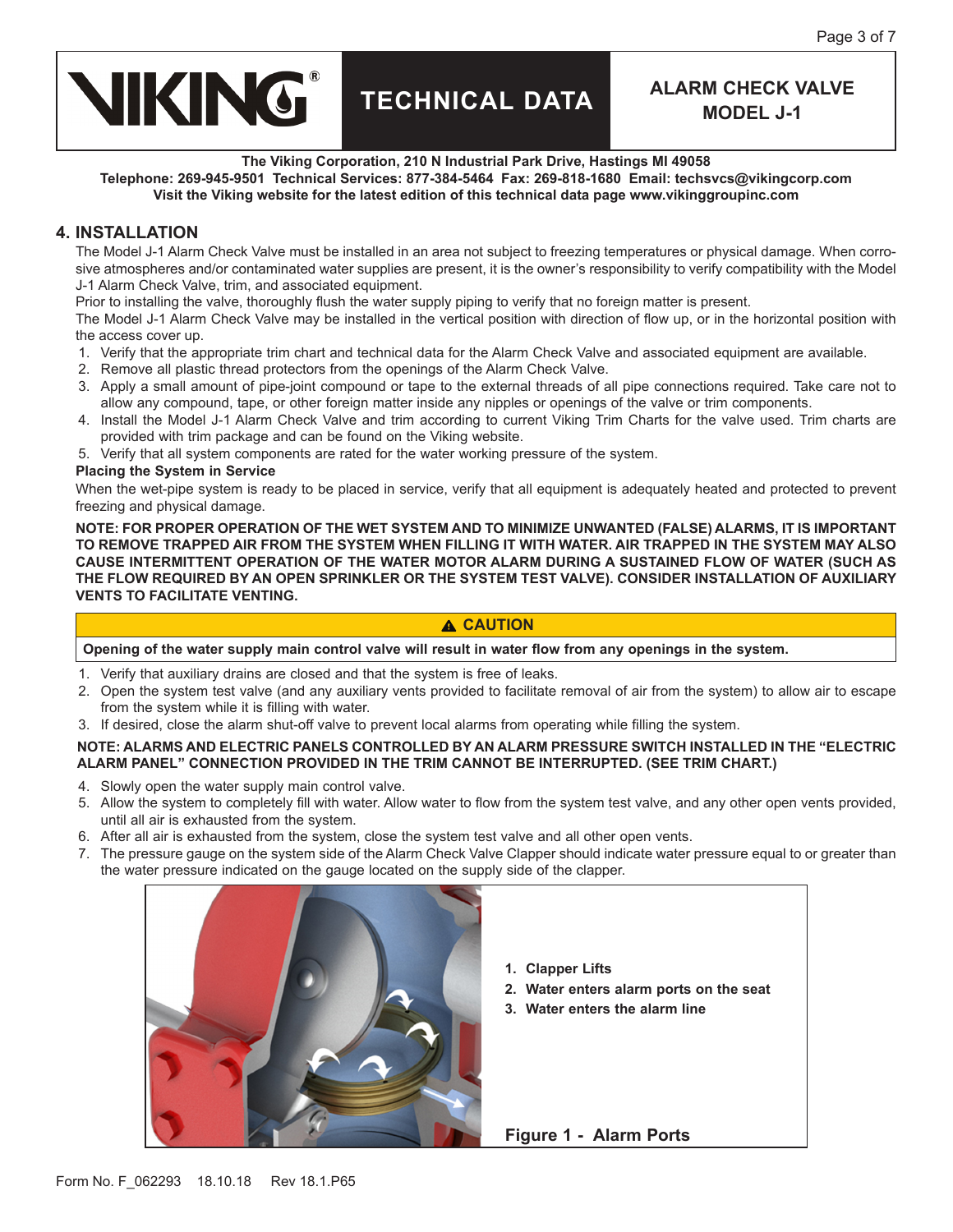

**The Viking Corporation, 210 N Industrial Park Drive, Hastings MI 49058**

**Telephone: 269-945-9501 Technical Services: 877-384-5464 Fax: 269-818-1680 Email: techsvcs@vikingcorp.com Visit the Viking website for the latest edition of this technical data page www.vikinggroupinc.com**

- 8. OPEN the Alarm Shut-Off Valve in the Alarm Valve trim, and verify that all other valves are in their normal operating position.
- 9. Secure all valves in their normal operating position.
- 10. Notify the Authority Having Jurisdiction, remote station alarm monitors, and those in the affected area that the system is in service.

#### **5. OPERATION** (Refer to Figures 1 & 3)

The Model J-1 Alarm Check Valve is manufactured with a hinged clapper (9) equipped with a torsion spring (6) to assure proper operation when the valve is installed in the horizontal position.

Minor flows, resulting from small surges, travel around the clapper through external by-pass trim to minimize false alarms. Rubber gasket (10) forms a tight seal against brass water seat (13). This seal, and the check valve installed in the external by-pass trim, serve to trap higher pressurized water in the sprinkler piping and prevent reverse flow.

During a sustained flow of water, such as the flow required by an open sprinkler, hinged clapper (9) moves off seat (13) to the open position. Water flows through ports in grooved seat (13), and enters the alarm port to activate alarm devices connected to the system.

#### **Operation with Retard Chamber:**

When the optional retarding chamber is used, water entering the grooved seat alarm port is directed into the retarding chamber. Temporary pressure surges or fluctuations, large enough to move the valve clapper, are automatically drained through the restricted drain. During a sustained flow of water, such as the flow required by an open sprinkler, the clapper will be held off its seat. The retarding chamber will fill faster than water can drain through the restricted drain of the alarm valve trim. Alarm devices will be pressurized. Refer to technical data describing the Viking Retarding Chamber and alarm devices.

## **6. INSPECTIONS, TESTS AND MAINTENANCE**

#### *NOTICE*

**The owner is responsible for maintaining the fire protection system and devices in proper operating condition. For minimum maintenance and inspection requirements, refer to recognized standards such as those produced by NFPA, LPC, and VdS which describe care and maintenance of sprinkler systems. In addition, the Authority Having Jurisdiction (AHJ) may have additional maintenance, testing and inspection requirements which must be followed.**

#### **WARNING**

**Any system maintenance or testing that involves placing a control valve or detection system out of service may eliminate the fire protection of that system. Prior to proceeding, notify all Authorities Having Jurisdiction. Consideration should be given to employment of a fire patrol in the affected area.**

It is imperative that the system be inspected and tested on a regular basis. The frequency of the inspections may vary due to contaminated water supplies, corrosive water supplies, and corrosive atmospheres. For minimum maintenance and inspection requirements, refer to NFPA 25. In addition, the Authority Having Jurisdiction may have additional maintenance, testing, and inspection requirements that must be followed.

#### **INSPECTION**

Monthly visual external inspection of Alarm Check Valves is recommended.

- 1. Verify that pressure gauges indicate normal water supply pressures. It is normal for the gauge on the system side of the clapper to register a higher pressure than the gauge on the supply side of the clapper because pressure surges are trapped above the clapper.
- 2. Check for signs of mechanical damage and/or corrosive activity. If detected, perform maintenance as required or, if necessary, replace the device.
- 3. Verify that valve and trim are adequately heated and protected from freezing and physical damage.
- 4. When equipped with variable pressure trim, verify that there is no unwanted leakage from the restricted drain of the retard chamber. It is normal for drainage to occur during pressure surges that exceed the capacity allowed through the by-pass trim.
- 5. Verify that the water supply main control valve is open, and that all valves are in their normal operating position and appropriately secured.

#### **QUARTERLY TESTS**

#### **Water Flow Alarm Test**

Quarterly testing of water flow alarms is recommended and may be required by the Authority Having Jurisdiction and NFPA 25.

1. Notify the Authority Having Jurisdiction, remote station alarm monitors, and those in the area affected by the test.

#### **NOTE: AN ALARM SHUT-OFF VALVE IS PROVIDED TO SILENCE LOCAL ALARMS. NO SHUT-OFF VALVE IS PROVIDED FOR THE PRESSURE SWITCH CONNECTION INTENDED TO ACTIVATE ELECTRIC ALARM PANELS. (REFER TO J-1 ALARM CHECK VALVE TRIM CHART.)**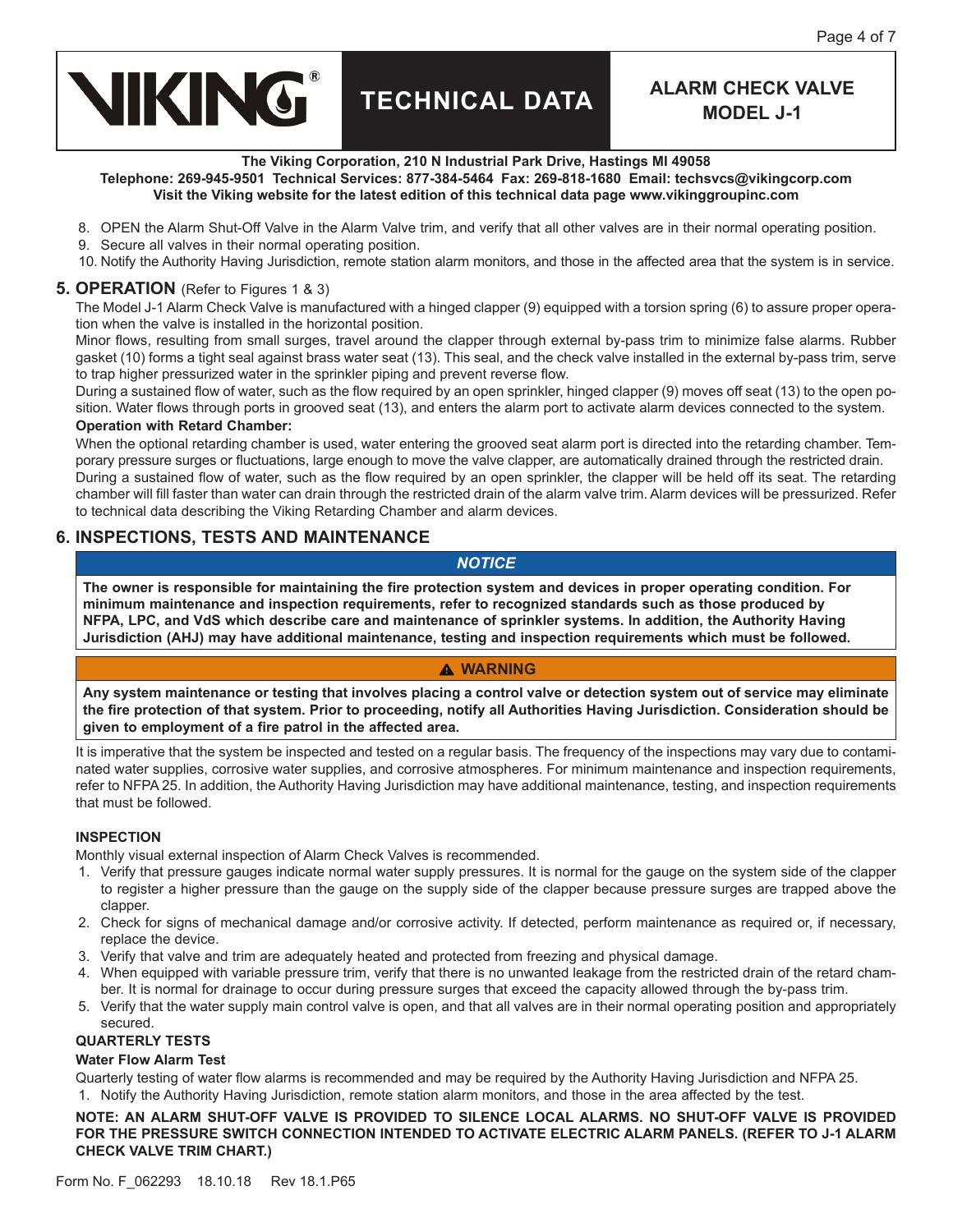

#### **The Viking Corporation, 210 N Industrial Park Drive, Hastings MI 49058**

**Telephone: 269-945-9501 Technical Services: 877-384-5464 Fax: 269-818-1680 Email: techsvcs@vikingcorp.com Visit the Viking website for the latest edition of this technical data page www.vikinggroupinc.com**

2. To test electric alarms (if provided) and/or mechanical water motor gong (if provided), OPEN the system test valve. If freezing weather or other conditions prohibit use of the system test valve, OPEN the alarm test valve in the alarm check valve trim.

#### **NOTE: USE OF THE ALARM TEST VALVE ALLOWS TESTING OF ALARMS WITHOUT REDUCING THE SYSTEM PRESSURE.**

- a. Electric alarm pressure switches should activate.
- b. Electric local alarms should be audible.
- c. The local water motor alarm should be audible.

#### **NOTE: WHEN USING THE SYSTEM TEST VALVE FOR THE WATER FLOW ALARM TEST, INTERMITTENT OPERATION OF THE WATER MOTOR ALARM MAY INDICATE AIR IS TRAPPED IN THE SYSTEM (REFER TO THE PLACING THE SYSTEM IN SER-VICE PARAGRAPH OF SECTION 4).**

- d. Verify that remote station alarm signals (if provided) were received.
- 3. When testing is complete, close the test valve used.
- 4. Verify:
	- a. All local alarms stop sounding and electric panels (if provided) reset.
	- b. All remote station alarms reset.
	- c. Retard chamber and water motor alarm supply piping has drained properly.
- 5. Verify that the alarm shut-off valve in the Alarm Check Valve trim is OPEN, the alarm test valve is CLOSED, and all valves are in their normal operating position and appropriately secured.
- 6. Notify the Authority Having Jurisdiction, remote station alarm monitors, and those in the affected area that testing is complete.

#### **Main Drain Test**

Semi Annual performance of the Main Drain Test is recommended and may be required by the authority having jurisdiction to verify integrity of the water supply.

- 1. Notify the authority having jurisdiction, remote station alarm monitors, and those in the area affected by the test.
- 2. Perform monthly visual inspection.
- 3. Verify that adequate drainage is provided for full flow from Main Drain outlet.
- 4. Record pressure reading from the water supply pressure gauge.
- 5. Fully OPEN the main drain located on the Alarm Check Valve.
- 6. When a full flow is developed from the main drain, record the residual pressure from the water supply pressure gauge.
- 7. When the test is complete, SLOWLY CLOSE the main drain.
- 8. Compare test results with previous flow information. If deterioration of the water supply is detected, take appropriate steps to restore adequate water supply.
- 9. Verify that normal water supply pressure has been restored, and that all alarm devices and valves are secured in normal operating position.
- 10. Notify the Authority Having Jurisdiction, remote station alarm monitors, and those in the area affected by the test that the test is complete. Record and/or provide notification of test results as required by the Authority Having Jurisdiction.

#### **Five-Year Internal Inspection** (Refer to Figure 3)

Internal inspection of Alarm Check Valves is recommended every five years unless inspections and tests indicate more frequent internal inspections are required.

- 1. Notify the Authority Having Jurisdiction, remote station alarm monitors, and those in the area affected that the system will be taken out of service. Consideration should be given to employment of a fire patrol in the affected areas.
- 2. Close the water supply Main Control Valve, placing the system out of service.
- 3. Open the main drain. If necessary, open the system test valve to vent and completely drain the system.
- 4. Use appropriate wrench to loosen and remove cover screws (15), and remove Cover/Clapper assembly (2-12).
- 5. Inspect water seat (13). Wipe away all contaminants, dirt, and mineral deposits. Clean any orifices in the seat that are restricted or plugged by mineral deposits. DO NOT use solvents or abrasives.
- 6. Inspect cover/clapper assembly (2-12) and cover gasket (14). Test hinged clapper (9) for freedom of movement and spring (6) for tension retention. Spring (6) tension should engage when the top of hinged clapper (9) is moved from perpendicular to cover (2) toward the open (flow) position. Renew or replace damaged or worn parts as required.

#### **CAUTION**

**Never apply any lubricant to seats, gaskets, or any internal operating parts of the valve. Petroleum-based grease or oil will damage rubber components and may prevent proper operation.**

- 7. When internal inspection of the alarm check valve is complete, perform step 6 of the Maintenance paragraph in section 5 to reinstall Cover/Clapper Assembly (2-12).
- 8. Place the wet system back in service, Refer to the Placing the System in Service paragraph in section 4.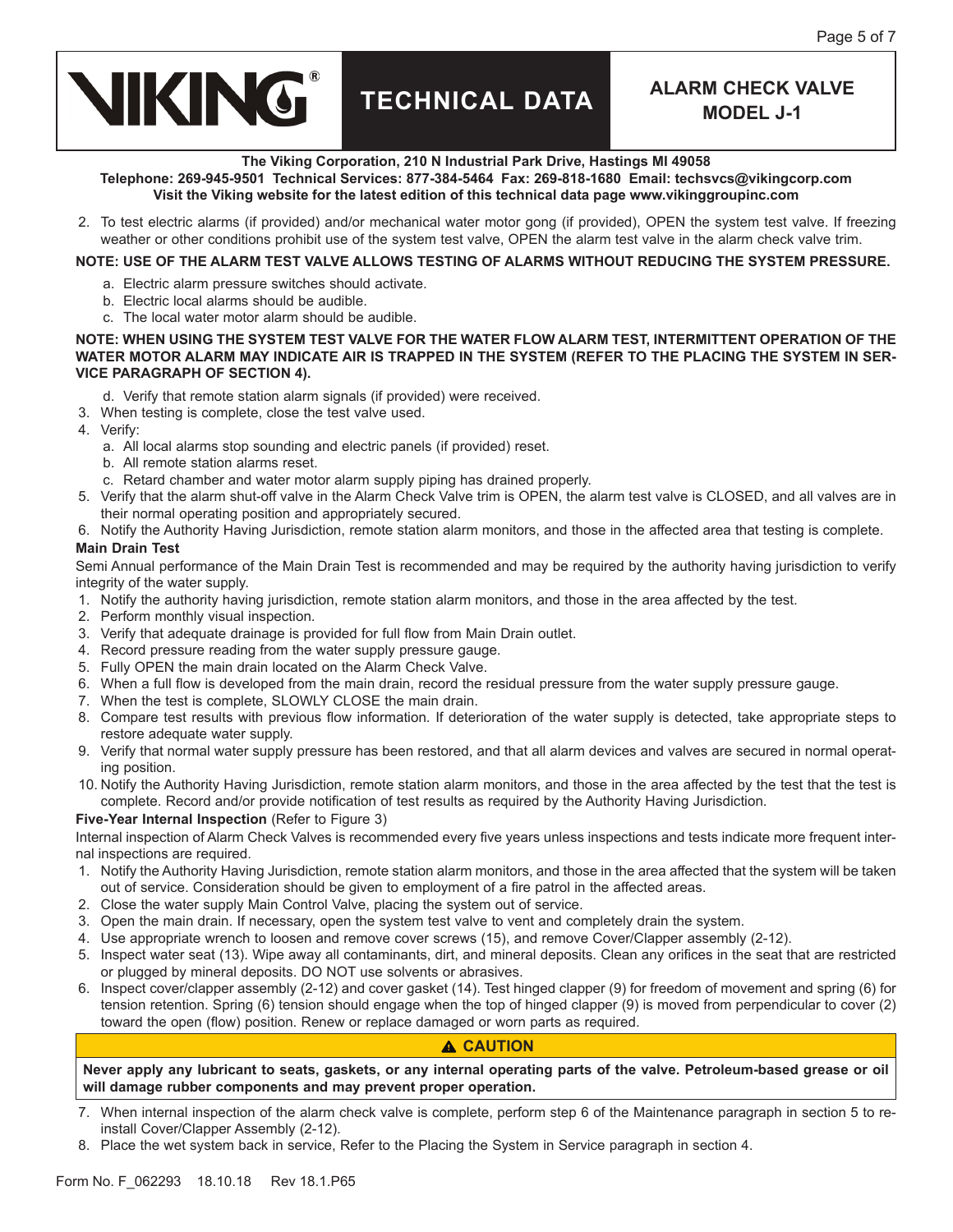

#### **The Viking Corporation, 210 N Industrial Park Drive, Hastings MI 49058**

**Telephone: 269-945-9501 Technical Services: 877-384-5464 Fax: 269-818-1680 Email: techsvcs@vikingcorp.com Visit the Viking website for the latest edition of this technical data page www.vikinggroupinc.com**

#### **Maintenance** (Refer to Figure 3)

1. Perform steps 1 through 6 of the Five Year Internal Inspection paragraph in Section 6.

- 2. To remove clapper rubber (10):
	- a. Use the appropriate wrench to loosen and remove the button-head socket screw (12), hex nut (7), sealing washer (8), and rubber retainer (11).
	- b. Remove the clapper rubber (10) for inspection. If the clapper rubber shows signs of wear such as cracking, cuts, or excessively deep grooves where the rubber contacts the water seat, replace the rubber.
- 3. To re-install clapper rubber (10):
	- a. Place clapper rubber (10) over the center hub of the rubber retainer (11).
	- b. Position the retainer  $(11)$  (with rubber in place) against clapper (9) as shown in Figure 3.
	- c. Replace and tighten the button-head socket screw (12), sealing washer (8), and hex nut (7), as shown in Figure 3. DO NOT over-tighten.
- 4. To remove the clapper (9), spring (6), and/or hinge pin (4), remove hinge pin retaining rings (5), to free the hinge pin (4) for removal. After the hinge pin (4) is removed, the clapper (9) and spring (6) can be removed.
- 5. To re-install the clapper (9), spring (6), and/or hinge pin (4):
	- a. Verify that the clapper rubber (10) is in good condition and that it is properly installed.
	- b. Position the clapper (9) with the elongated hinge holes aligned between the holes of the hinge bracket welded inside the cover (2). The system (top) side of the clapper (9) must face the direction indicated by the flow arrow stamped inside the cover (2).
	- c. Insert the hinge pin (4) through the holes at one end of the hinge assembly. Before continuing, re-install the spring (6), using care to orient the spring as shown in Figure 3. Continue to push the hinge pin (4) through the holes at the remaining end of the hinge assembly.
	- d. Re-install the hinge pin retaining rings (5).
- 6. To re-install cover/clapper assembly (2-12):
	- a. Verify that the cover gasket (14) is in position and that it is in good condition.
	- b. Slide the cover/clapper assembly (2-12) into the Alarm Valve so that the clapper rubber (10) contacts the grooved water seat (13).
	- c. Replace cover screws (15). Use the appropriate wrench to evenly cross-tighten all screws to the torque values listed in Table 2 for the valve used. DO NOT over-tighten.

| Table 2: Torque Values for Model J-1 Alarm Valve Cover Screws |                          |                         |  |  |  |  |
|---------------------------------------------------------------|--------------------------|-------------------------|--|--|--|--|
| <b>Valve Size</b>                                             | <b>Screw Size</b>        | <b>Torque Values</b>    |  |  |  |  |
| 3" (DN80)                                                     | $3/8"$ - 16 H.H.C        | 19 ft. lbs. (2.63 kg m) |  |  |  |  |
| 4" (DN100)                                                    | 3/8" - 16 H.H.C          | 19 ft. lbs. (2.63 kg m) |  |  |  |  |
| 6" (DN150)                                                    | $\frac{1}{2}$ - 13 H.H.C | 45 ft. lbs. (6.23 kg m) |  |  |  |  |
| 8" (DN200)                                                    | 5/8" - 11 H.H.C          | 93 ft. lbs. (12.9 kg m) |  |  |  |  |

7. To place the wet system back in service, refer to the Placing the System in Service paragraph in section 4.

#### **7. AVAILABILITY**

The Viking J-1 Alarm Check Valve is available through a network of domestic and international distributors. See the Viking Corporation Web site for closest distributor or contact The Viking Corporation.

#### **8. GUARANTEES**

For details of warranty, refer to Viking's current list price schedule or contact Viking directly.



| <b>Table 3: Dimensions</b>                                                                                                                                                                                                                                      |             |              |              |             |             |             |            |  |
|-----------------------------------------------------------------------------------------------------------------------------------------------------------------------------------------------------------------------------------------------------------------|-------------|--------------|--------------|-------------|-------------|-------------|------------|--|
| <b>Valve Size</b>                                                                                                                                                                                                                                               | A           | в            | C            | D           | Е           | F*          | $G^{**}$   |  |
| 3" (DN80)                                                                                                                                                                                                                                                       | $10 - 1/8"$ | $4 - 13/16"$ | $2 - 11/16"$ | $2 - 9/32"$ | $2 - 9/32"$ | $7 - 7/8"$  | 25/32"     |  |
|                                                                                                                                                                                                                                                                 | (257)       | (122)        | (68)         | (58)        | (58)        | (200)       | (20)       |  |
| 4" (DN100)                                                                                                                                                                                                                                                      | $10 - 5/8"$ | $5 - 3/16"$  | $3 - 1/8"$   | $2 - 1/4"$  | $2 - 1/4"$  | 9"          | 15/16"     |  |
|                                                                                                                                                                                                                                                                 | (270)       | (132)        | (79)         | (57)        | (57)        | (229)       | (24)       |  |
| 6" (DN150)                                                                                                                                                                                                                                                      | $13 - 3/8"$ | $6 - 13/16"$ | $4 - 1/16"$  | $2 - 1/4"$  | $2 - 1/4"$  | 11"         | 1"         |  |
|                                                                                                                                                                                                                                                                 | (340)       | (173)        | (103)        | (57)        | (57)        | (279)       | (25)       |  |
| 8" (DN200)                                                                                                                                                                                                                                                      | 17"         | $8 - 13/16"$ | 5"           | $2 - 1/2"$  | $2 - 7/8"$  | $13 - 1/2"$ | $1 - 1/8"$ |  |
|                                                                                                                                                                                                                                                                 | (432)       | (223)        | (127)        | (63)        | (73)        | (343)       | (29)       |  |
| Dimensions shown in parentheses are millimeters.<br>Flanges are optional. Valve is available Flg X Flg, Flg X Grv, or Grv X Grv<br>** 4", 6", and 8" valves are manufactured with sculptured flanges. Dimension indicates<br>thickness of flange at bolt holes. |             |              |              |             |             |             |            |  |

### **Figure 2 - Dimensions**